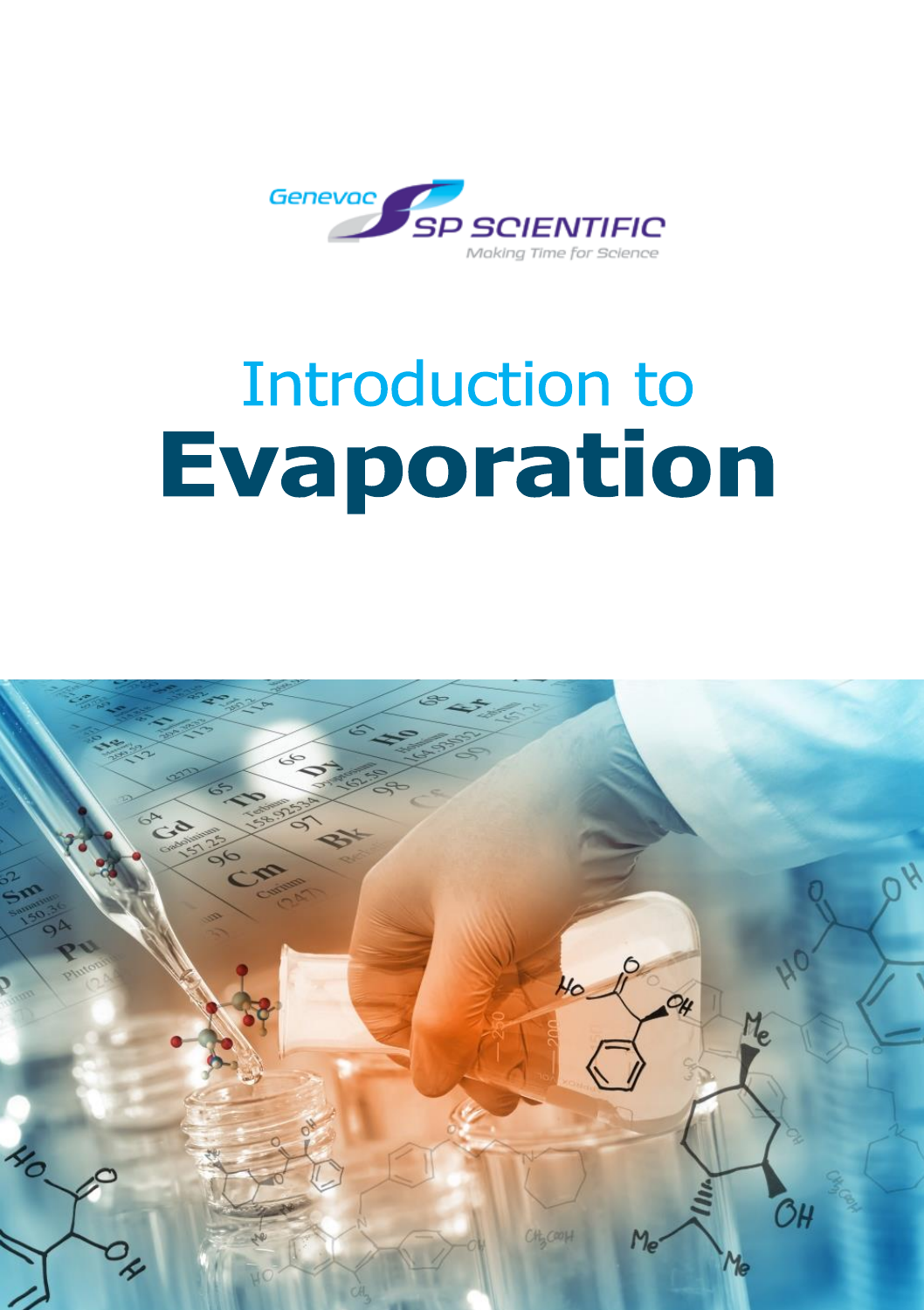## **Introduction to Solvent Evaporation**

## **Contents**

| <b>Page</b> | <b>Chapter</b> |
|-------------|----------------|
|-------------|----------------|

2 The Basics of Solvent Evaporation

Solvent removal; Types of system

8 Avoiding Common Evaporation Mistakes

Efficiency; Speed; Safety

13 Technologies for Specific Applications

Heat sensitive samples; High boiling point solvents; Low auto-ignition solvents; Volatile compounds; Large Volumes; Sample concentration; Corrosive solvents; Lyophilisation; Crystallography

20 Products from Genevac and BPS

Evaporators; Sample holders; Sample Genie

22 About Genevac

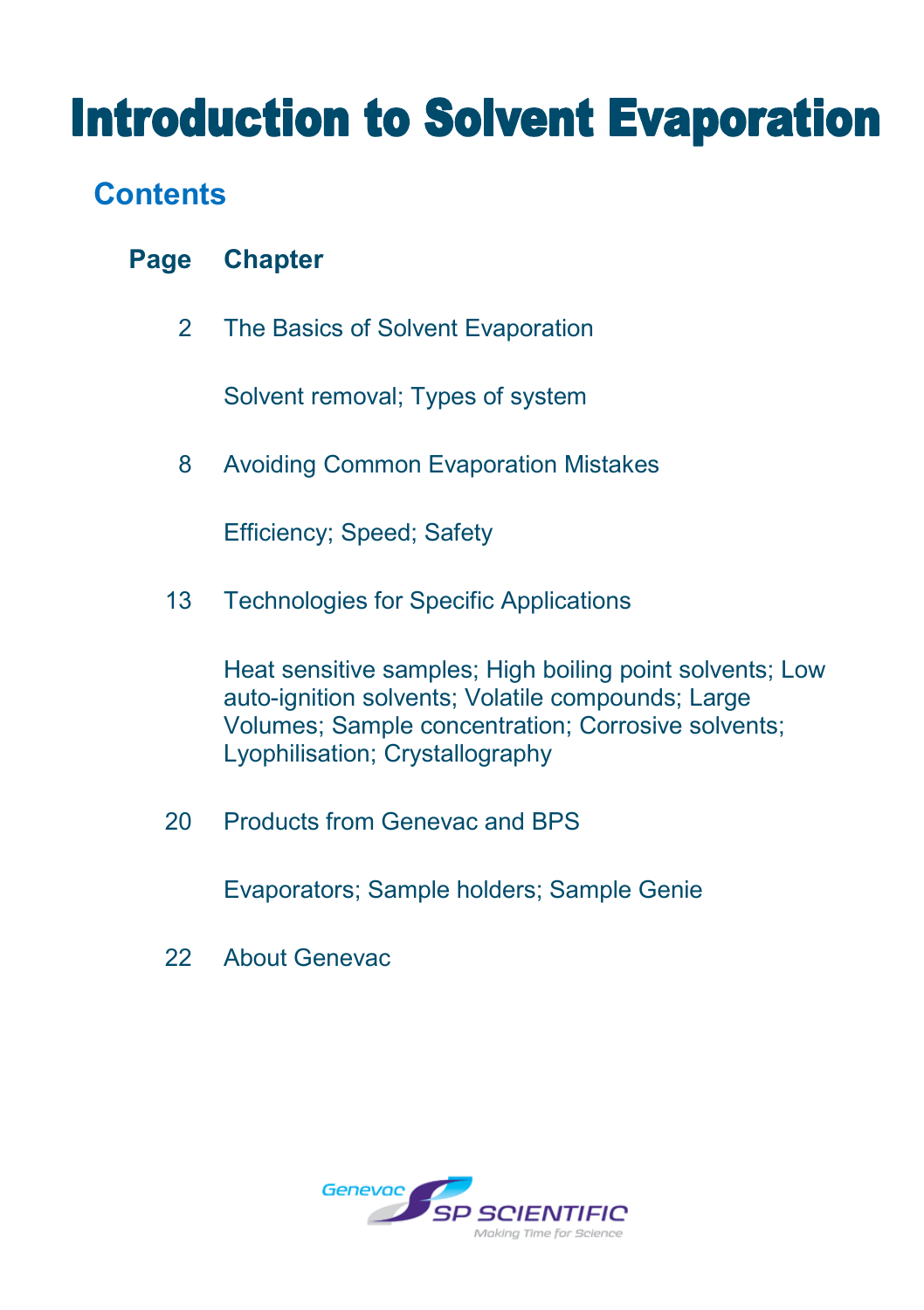## **Introduction to Solvent Evaporation**

## **Introduction**

Solvent removal is an essential process for sample preparation across a range of applications in many industries. Many sample formats and solvents are used with no single technique providing a universal solution, but despite the variety of specifics evaporation is well-understood and relatively uncomplicated.

But while evaporation is an intrinsic step in so many applications it's rare to find an evaporation expert in a laboratory, and many facilities use systems that are slow and cumbersome simply because they have always been used. With the technologies available today there is no reason why evaporation should be either complex or time-intensive, and changing practices can result in benefits in throughput and quality of results.

This guide has been written to provide advice on how solvent evaporation and concentration can be made simple, safe, efficient and effective.

## **1. The basics**

### **Solvent removal**

Evaporation is the process of removing a solvent by vaporising it to a gas from the liquid state. Some solvents evaporate rapidly on their own, while others require the application of heat to speed up the process.

True evaporation occurs only at the liquid surface, while boiling occurs simultaneously throughout the body of liquid. A wide range of types of systems are referred to generically as "evaporators" but in many cases they are actually causing boiling.

Sublimation is the shift from a solid to a gas without passing through the liquid state. Sublimation is the solvent removal process used in freeze drying.

## **Types of system**

Evaporation systems use heat, vacuum and vapour pressure differential in various combinations to speed up and control the evaporation of solvents.

#### **Nitrogen Blow-Down Evaporation**

In these systems, an inert gas such as nitrogen is blown down through needles onto samples in tubes, vials or microplates to create a flow over the liquid surface. Heat is normally applied to the samples via pre-warming the inert gas and by heating the sample holder to hasten evaporation.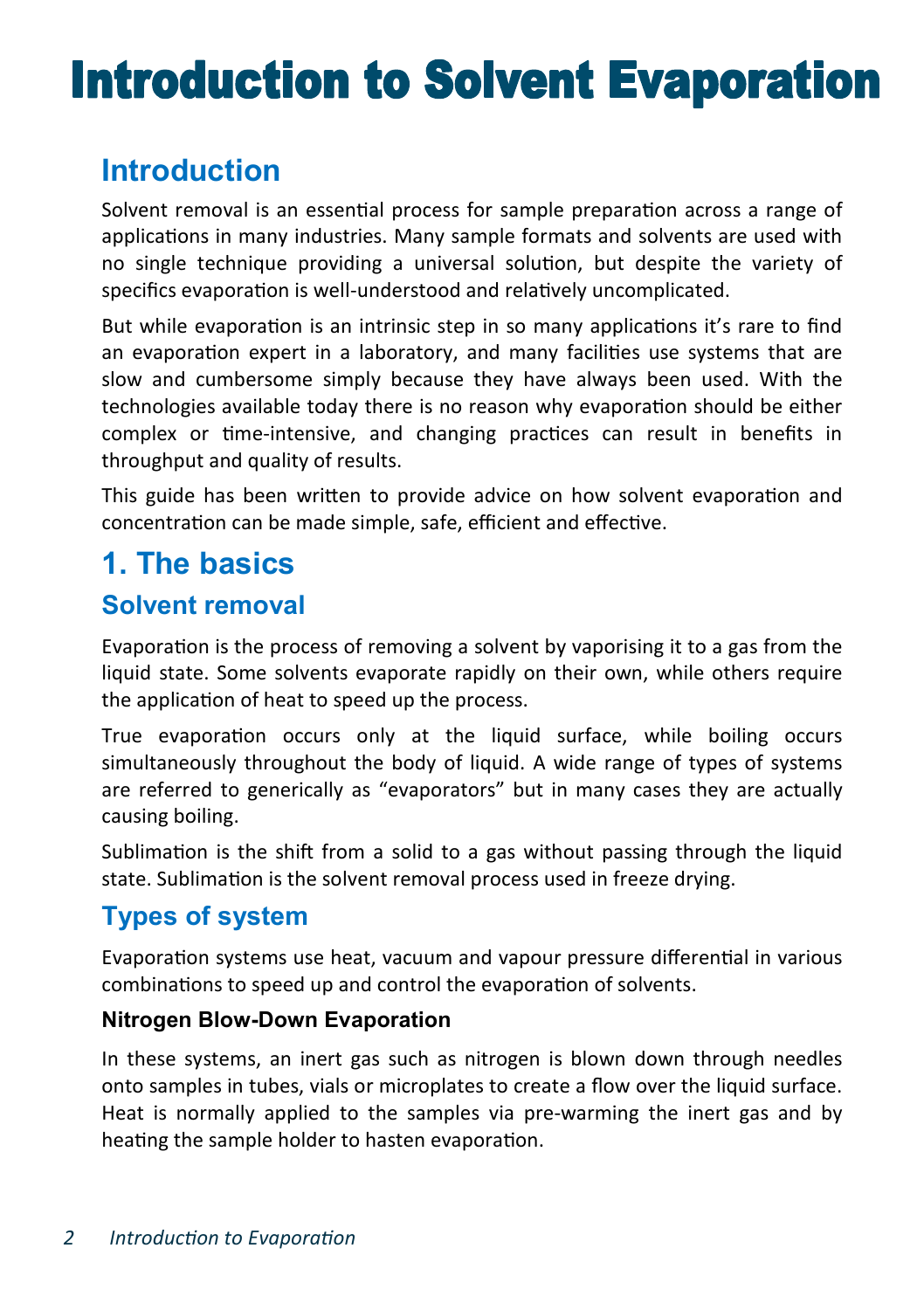A common use of blow-down is for concentrating large volumes to just a few millilitres for subsequent processing by other techniques. Specialised teat-ended tubes are available for this procedure and some commercial systems have basic automatic stop mechanisms based on liquid level detection

Benefits: The technique enables open access equipment use, and is comparatively inexpensive ranging from self-assembled apparatus to simple commercial systems. Blow down evaporation is relatively fast for volatile solvents.



Drawbacks: Nitrogen blow-down can be rather slow for solvents with high boiling points or those that are difficult to evaporate such as water, or solvent mixtures which contain water.

Temperature level and uniformity is difficult to control and samples can be prone to overheating during the process, and consequently the technique offers poor recovery of volatile analytes.

As a manual process blow down evaporation requires continuous monitoring by the user to detect the end point of the drying process. The technique typically achieves poor final dryness and splashing may occur, particularly if the gas flow rate is too high, leading to sample cross-contamination.

#### **Vortex and Rotary Evaporation**

Vortex systems boil batches of samples under vacuum. The lower pressure means a lower temperature is required to boil the solvent, reducing the risk of damaging the analyte. The sample tubes are swirled during the process to create a vortex which creates a large sample surface area for evaporation.

A rotary evaporator is essentially similar, usually only for a single sample contained in a flask.

Benefits: The large sample surface area makes evaporation relatively rapid. Some rotary evaporators can be programmed with specific temperature and pressure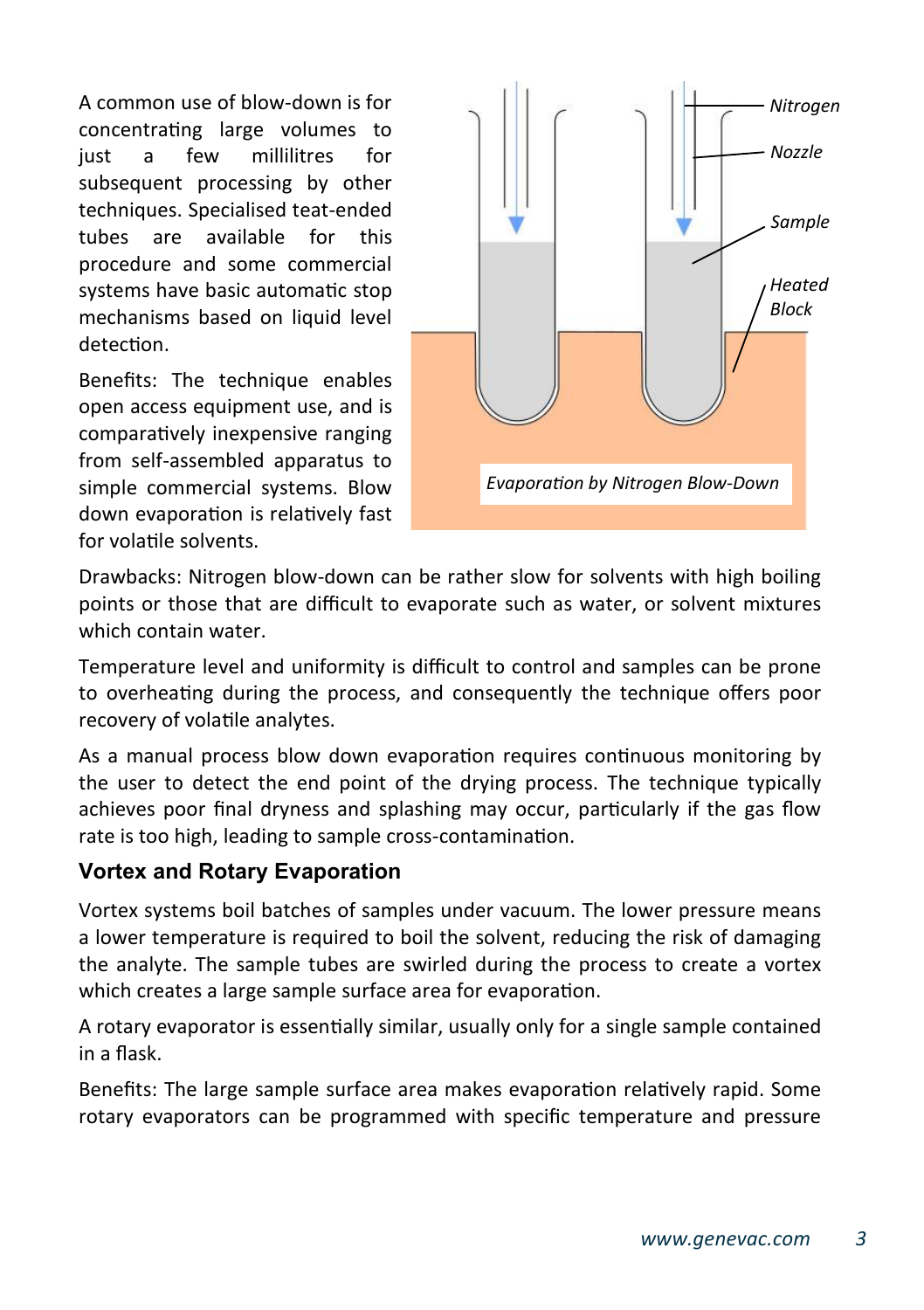

*Rotary evaporator* 

parameters to suit different solvents and control bumping. Built-in condensers make solvent recovery easily.

Drawbacks: The resultant dried product is spread across the vessel walls, which can make sample recovery more difficult. Moreover the swirling movement generates insufficient g force to prevent solvent bumping and hence vortex evaporators are prone to sample loss and cross contamination. In some vortex systems, evaporation is further accelerated by use of heating lamps directed into the sample vessel, but these systems are prone to overheating all or part of a sample as it becomes dry.

As with nitrogen blow-down, many rotary evaporators require continuous monitoring to manually detect the end of drying and prevent over-drying or heating damage.

#### **Vacuum Drying**

By applying a controlled vacuum the boiling point of the solvents can be lowered to the point that the liquid vaporises with only minimal use of additional heat. High performance vacuum pumps ensure the low pressures which are required for faster solvent removal.

Simple vacuum drying is especially suited to products with a high surface area, for example granules. It is commonly used for solid products such as foodstuffs and industrial components where the primary solvent is water.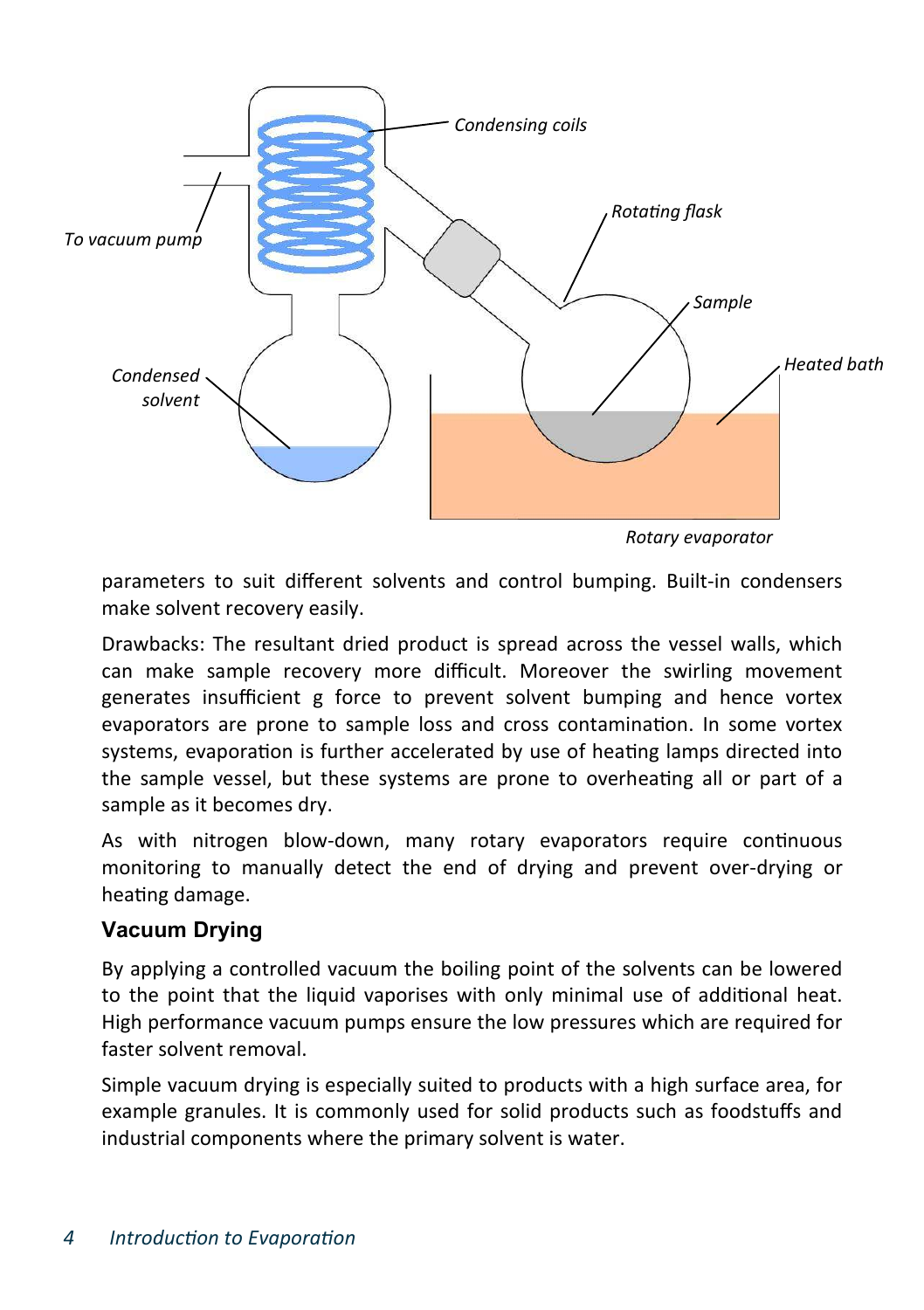Benefits: The product is safe from heat damage as it remains at a controlled low temperature.

Drawbacks: The drop in pressure causes the solvent to boil, which makes this technique unsuitable for liquids. However boiling can be prevented by using a vacuum in combination with other techniques, such as centrifugal force (see centrifugal evaporators) or freezing (see freeze drying).

#### **Freeze Drying**

By first freezing the product, freeze drying avoids two of the problems of evaporation: bumping (boiling) and heat damage.

The product is frozen to a point where it is completely solidified  $-$  note that this may be significantly lower than the point at which it appears solid. By means of a very low vacuum the solvents are forced to sublime directly to a gas without passing through the liquid phase. Heat is added in a controlled manner to speed up the drying, and the solvents are collected in a condenser.

Freeze drying is used for a wide range of products include pharmaceuticals, foods and for preparing samples for analysis.

Benefits: The product is not exposed to excessive temperatures that may cause damage. Both heat and vacuum are precisely controllable, resulting in a safe, specific and repeatable process. The resulting product is a hydrophilic solid.

Drawbacks: Freeze drying is a comparatively expensive process as it requires the production of very low temperatures. It can also be a long process, with cycles lasting several days being common. Freeze drying is dependent on the solvents being freezable at a reasonable temperature (standard "low temperature" condensers reach as low as -85°C) which means many products cannot be effectively freeze dried.

#### **Centrifugal Evaporation**

Centrifugal evaporators and concentrators also encourage evaporation by reducing the boiling point of a solvent under vacuum and applying heat. By creating centrifugal g force which confines the evaporation to the very surface of the product, inadvertent boiling and bubbling ("bumping") can be prevented. Solvent at the liquid surface is at the pressure of the equipment, whereas solvent below this level is at higher pressure due to the extra weight of solvent multiplied by the g force exerted by the centrifuge rotor.

The centrifugal evaporation technique accommodates a wide range of solvents and can concentrate, dry to a film or freeze dry samples.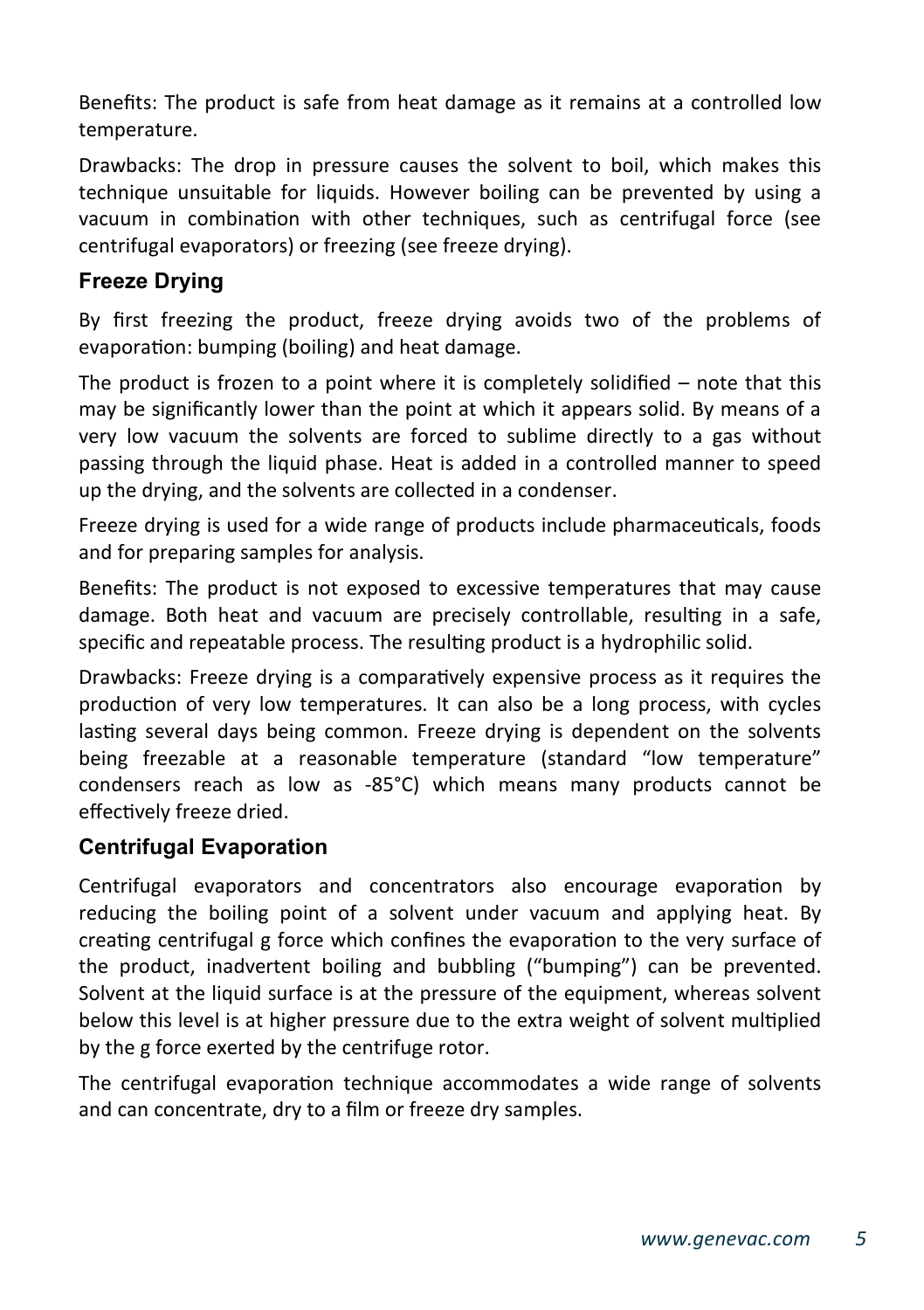Benefits: Centrifugation ensures that solvent boils from the sample surface downwards, minimising boiling over and solvent bumping. This prevents sample loss and also means different samples can be evaporated in parallel without crosscontamination. Solvent mixes can be evaporated in a controlled manner by controlling the pressure and heat.



By monitoring product temperature and chamber pressure the end of drying can be automated, preventing over-drying or heat damage.

Samples remain cold but not frozen and so the process can be faster than freeze drying. Cold traps can be used to recover the vapourised solvent.

Drawbacks: Systems with very high rotor speeds generating 500g or more are required to prevent solvent bumping. Care has to be taken with centrifugal evaporation of aqueous samples that are prone to freezing, although these systems can also be used to freeze dry. To ensure good thermal transfer, sample holders must match the container type precisely.

## **2. Avoiding Common Evaporation Problems**

When evaporating or concentrating, there are three goals:

-As much product or analyte

-As quickly as possible

-Without causing damaging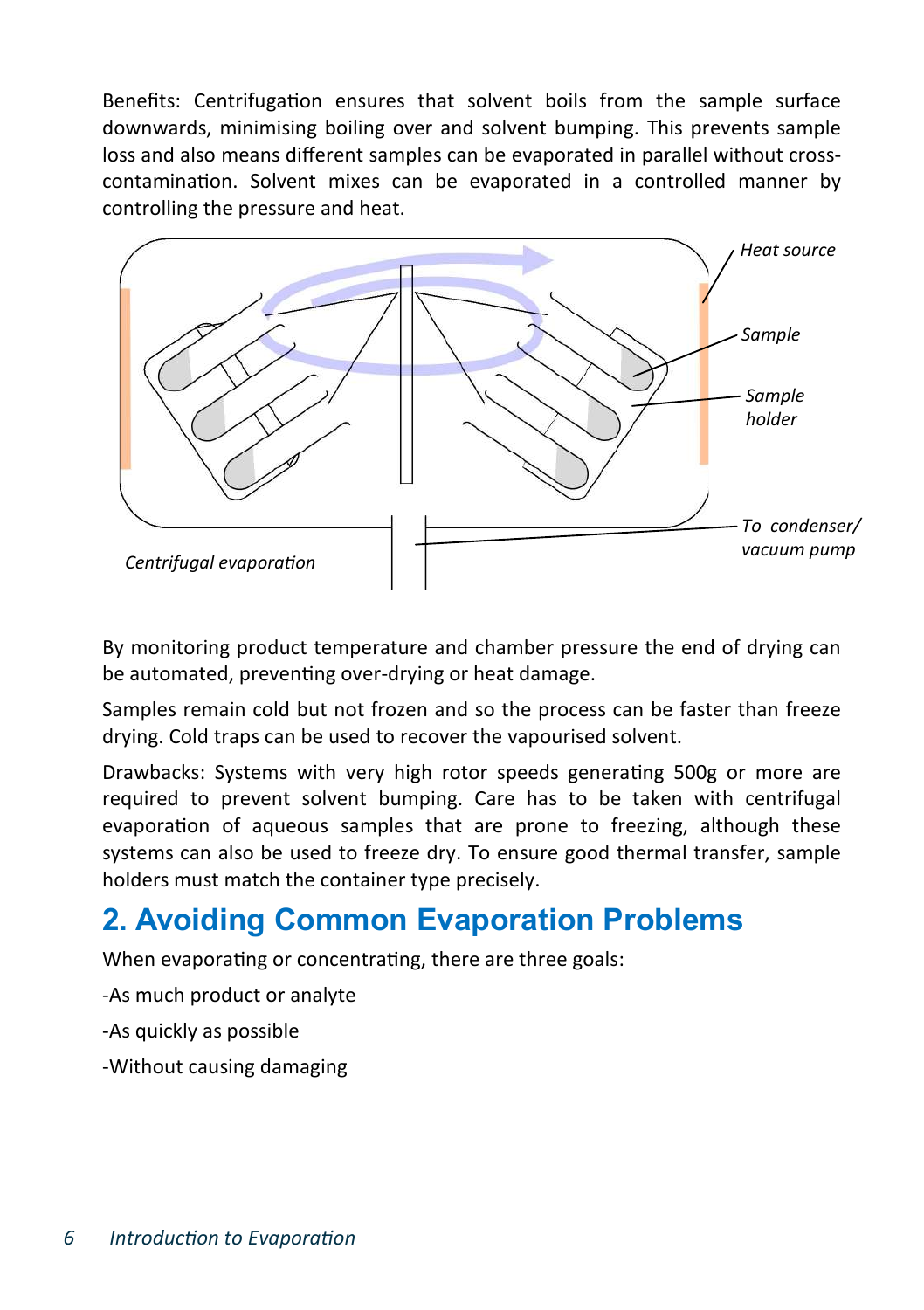## **Efficiency**

#### **Analyte recovery**

Analyte can be expensive, rare or irreplaceable. Maximising analyte recovery is a matter of losing as little as possible. Product can be lost in a number of ways:

-Product bumping or boiling out of the container while evaporating

-Product being spread around the container after evaporating, making it difficult to access or resolubilise

-Product being left behind transfer between processes or containers, for example transferring to a different container type after evaporation for further processing

#### **Bumping**

"Bumping" refers to uncontrolled boiling or bubbling of evaporating products. Bumping can occur throughout a product or intermittently. Many researchers accept a certain amount of bumping as an inevitable fact of evaporation, but there's no reason it should be tolerated. The behaviour of solvents at different temperatures and pressures is well understood (see below) and therefore controllable. Established technologies are available that automatically balance heat, vacuum and centrifugal force to safely evaporate solvents and solvent mixes.

As well as losing valuable product, bumping risks cross contamination and could pose a hazard to operators and therefore should be avoided at all costs.



#### **Boiling Temperature v Chamber Pressure for Common Solvents**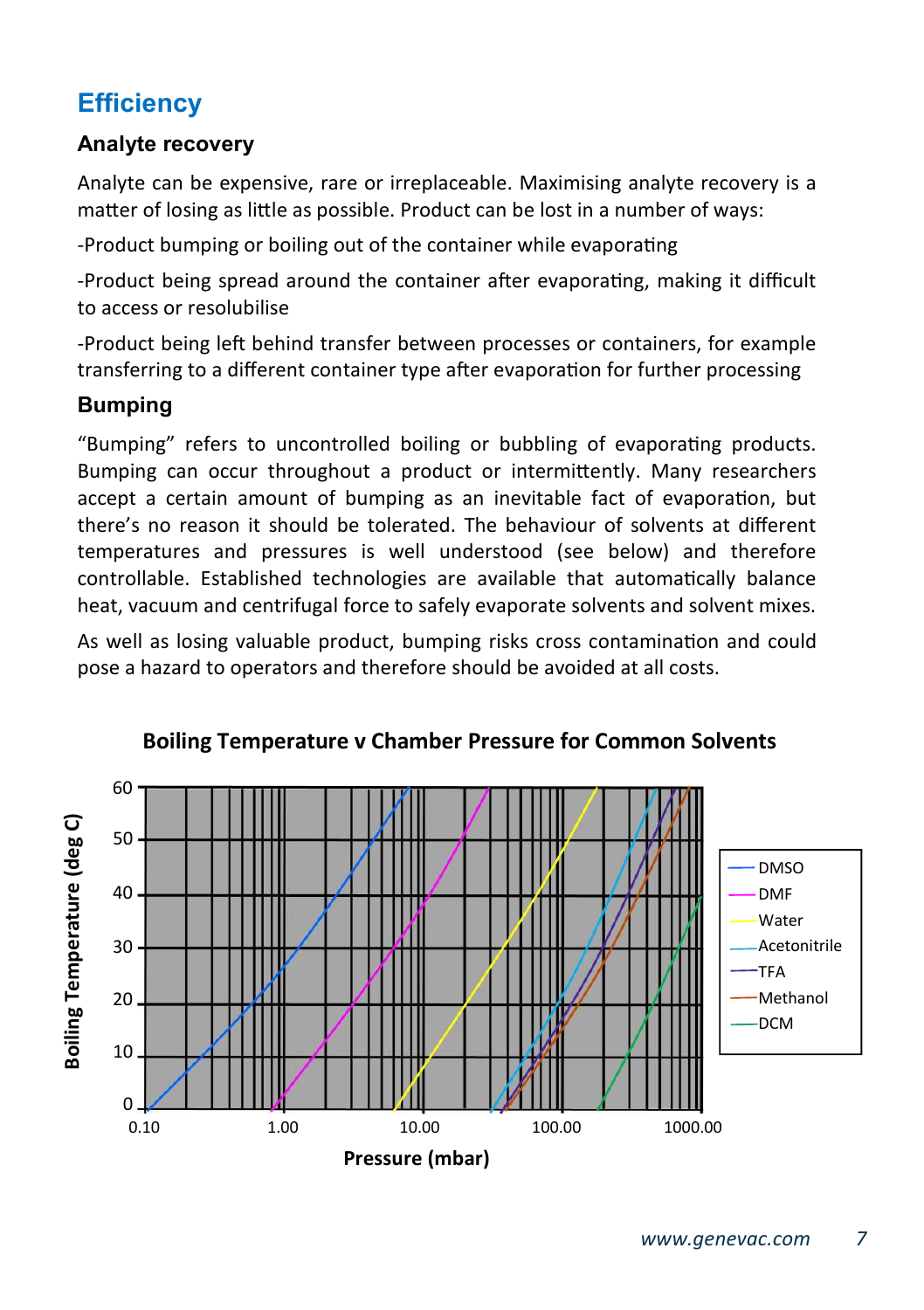#### **Product loss in container**

When the dry or concentrated product is diluted or reconstituted, the solvent naturally runs to the bottom of the container. Any product further up the sides may be missed. Product tends to end up on the sides of a container when it is rotated or vortexed, or when bumping occurs.

Ideally product evaporation should take place in line with the container, with the analyte concentrated in one place at the bottom. This is not achievable with some types of systems, for example rotary evaporators, but the use of swing-arms or angled rotors in some centrifugal evaporators will help collect the drying sample together at the bottom of the container.

After large volumes of weak solution have been dried down, it can be useful to rinse the container with a small amount of solvent and evaporate again.

#### **Loss when transferring**

Every time product is transferred between containers there will inevitably be some loss. Many processes demand the use of specific container types, in which cases some transfer cannot be avoided altogether, but wherever possible it should be minimised. Evaporating a product directly into the relevant container is one way to reduce this type of loss. Fittings are available for some types of evaporator to allow large volumes to be dried or concentrated directly into a small sample vial.

#### **Solvent recovery**

The simpler types of evaporator do not attempt to capture any of the solvents which are eventually caught by air filters in fume hoods or other environmental controls or vented to atmosphere. In these instances the solvent is unrecoverable and is essentially a waste product.



*Condenser with removable jug, for safe handling of recovered solvents* 

Cold traps, also known as condensers, are relatively inexpensive and can be fitted to many types of evaporator. As well as capturing the escaping solvents very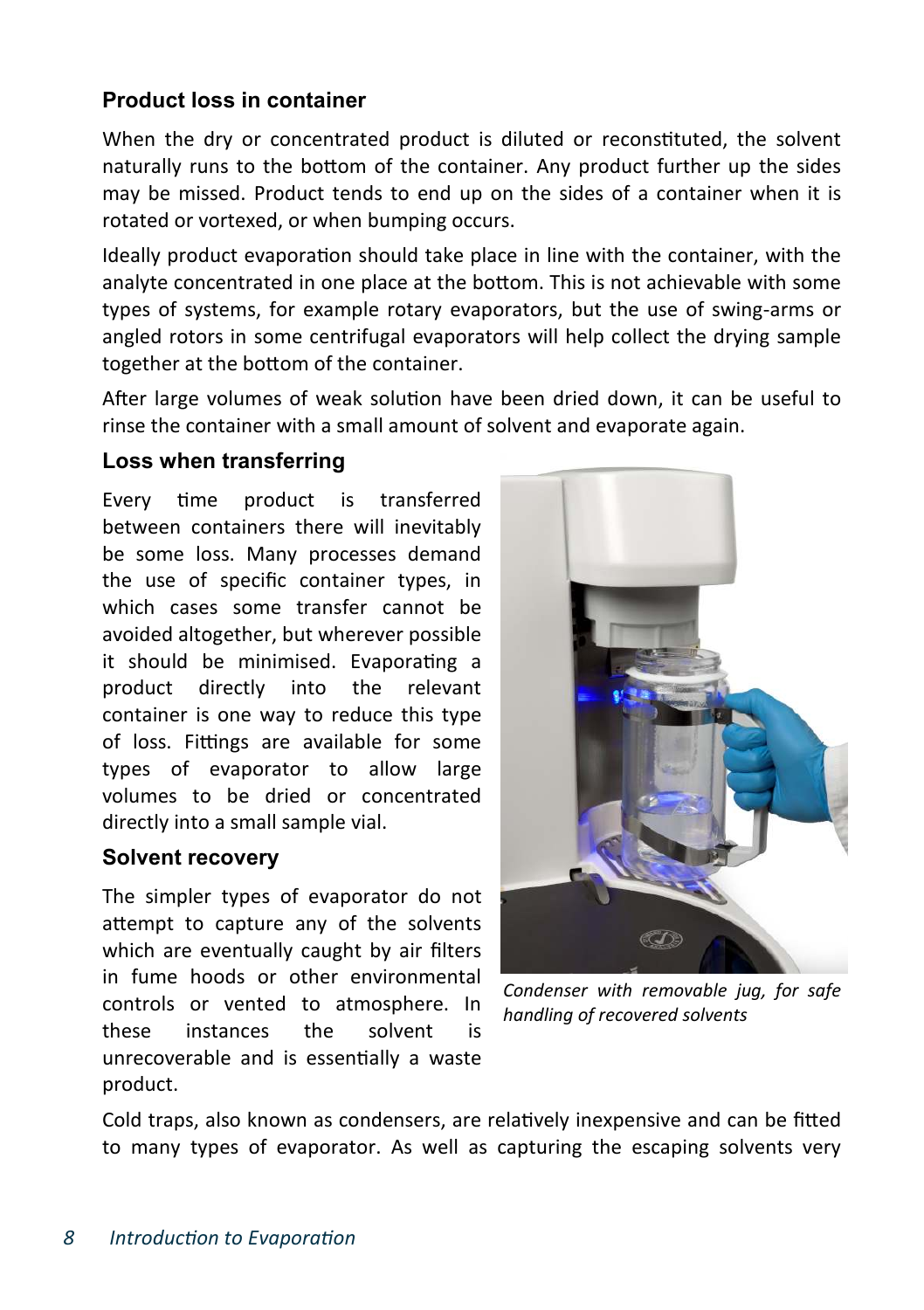effectively, they also increase the efficiency of evaporation by creating a vapour pressure differential between the vaporising product and the dry atmosphere around the condensing surface.

In mixed-solvent solutions, the different solvents can be evaporated off and captured separately by adjusting temperature and pressure.

## **Speed**

Evaporation is driven by two things: energy (heat) and pressure.

In systems that utilise vacuum, the goal is to reduce the pressure to also reduce the amount of heat required for the solvent to boil. Further reducing the pressure likewise reduces the boiling temperature; alternatively, increasing the temperature encourages boiling.

#### **Adding Heat**

When applying heat, both the method of heating and the route from the heater to the sample are key. Sample holders should be constructed of conductive material such as solid metals wherever possible as plastics, glass and hollow holders will act as insulators. The sample holders should also fit the sample container as closely as possible to provide a larger contact surface area. This may require different sets of holders for each container type.

Heated air or gas is a common method of introducing heat energy, but it is not very efficient particularly in vacuum systems where there are not many air molecules available. Heating of the sample holder is more effective, either directly, where the sample holder is static, or by means of radiative heating from heat lamps.

The latest evaporation technology uses pressure controlled, low temperature steam. Thermal transfer to the evaporating solvent, from the steam as it condenses on the cold container surface, is extremely efficient. This system has proved particularly effective for high speed evaporation of large volumes.

As each solvent has a different thermal profile, settings that are ideal for one type may be completely unsuitable for another. In the event of solvent mixes, the solvents should be evaporated off in order of volatility.

#### **Controlling conditions**

There is always a limit to how fast drying can be driven. In processes like rotary evaporation and nitrogen blow-down, increasing the heat or vacuum also increases the ferocity of boiling and more product will be lost. Excessive heat will damage most products (see below).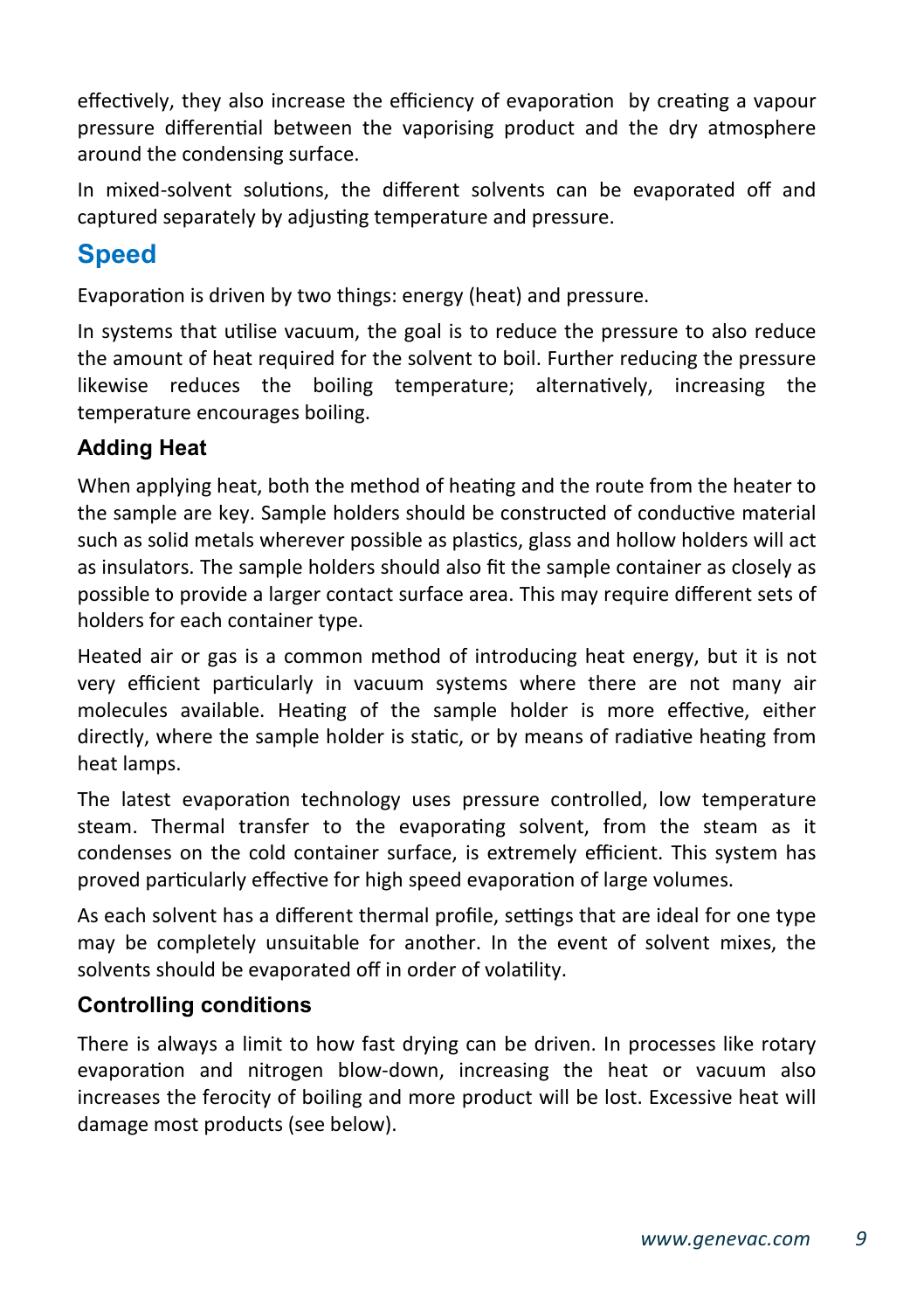The evaporation conditions must therefore be optimised for each solvent type or mix. The more advanced evaporation systems can automate the selection of parameters for different solvents and solvent mixes to ensure efficiency with a minimal of operator effort.

Analytes that are particularly volatile will require more cautious drying to avoid losing all the analyte, even if bumping does not occur.



*Defrosting a condenser (cold trap).* 

In systems where bumping is suppressed, multiple samples can be processed simultaneously without risk of cross-contamination.

The use of a cold trap can also increase the speed and efficiency of evaporation (see above).

#### **Safety**

There are two risks to the product during evaporation: Damage to the product itself, and contamination from other samples.

#### **Product damage**

Excessive heat affects most types of product, but products that are biological in origin are particularly susceptible to this sort of damage.

Care needs to be taken during drying and especially at the end of drying. While the product is drying evaporation will cool the product and more heat can be tolerated. However when drying has completed this effect will cease and the product temperature will simply increase. This is why over-drying a product can be particularly damaging.

Obviously, any system that relies on operators to manually stop the system is particularly risky. It is not always easy to tell when a sample is dry simply by looking at it and the sample may end up under-dried as well as over-dried.

Some equipment can be programmed to shut off after a set runtime. This system is relatively reliable and easy to use, especially for laboratories handling large numbers of similar samples. Whenever using new products, old products in different volumes or new solvents the new parameters should be calculated and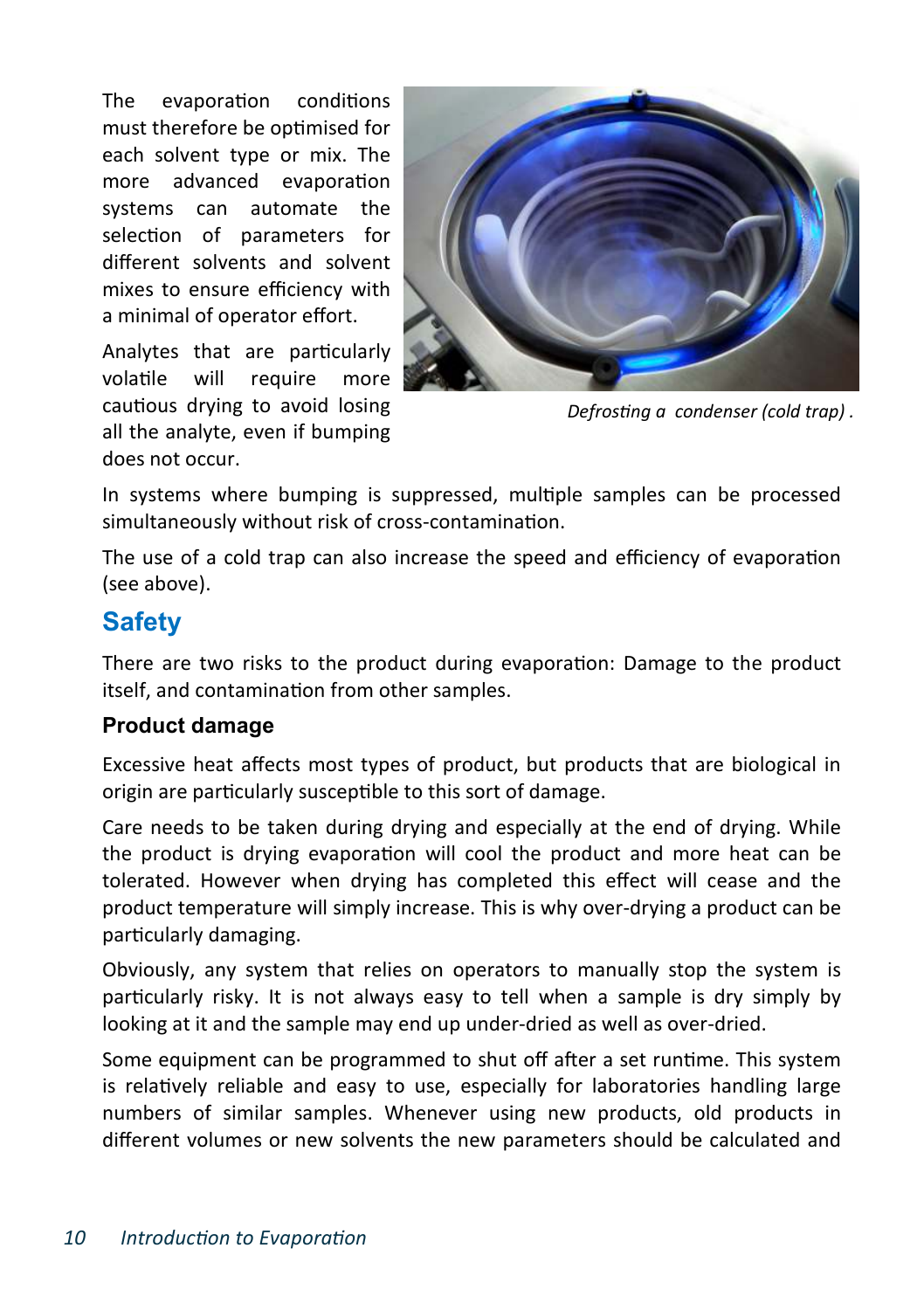

An example of cross contamination caused *by product bumping out of its original container* 

tested carefully before becoming standard procedure. Equipment that can store a number of different programs will make simplify this and prevent programming errors.

The most user-friendly and productsafety-conscious systems are those that automatically sense the endpoint, by monitoring the evaporation rate or detecting the rise in product temperature as evaporative cooling ends.

#### **Cross contamination**

The most common cause of cross contamination is from bumping. where product splashes from one container to an adjacent container holding a different sample. Of course the most effective way to prevent this is to prevent bumping altogether (see above). However if this is not

possible, different products should be kept apart from one another and evaporated in separate batches.

Another cause of cross contamination is from condensate. This is particularly relevant to nitrogen blow-down systems, where the escaping vapour can condense on the gas injection needles and drip back into the sample. If several samples are being processed in parallel, the condensate from any or all the samples can condense and contaminate any of the samples. Again the only real solution is to ensure evaporation is conducted in single-product batches.

## **3. Technologies for specific applications**

Evaporation is used in a wide range of applications each with different requirements. Consequently there are many technological innovations that have been developed to accommodate these demands.

#### **Heat Sensitive Samples**

Most samples are heat sensitive to some degree. Monitoring the temperature of the heat source is only partly helpful, as evaporation will cause the product to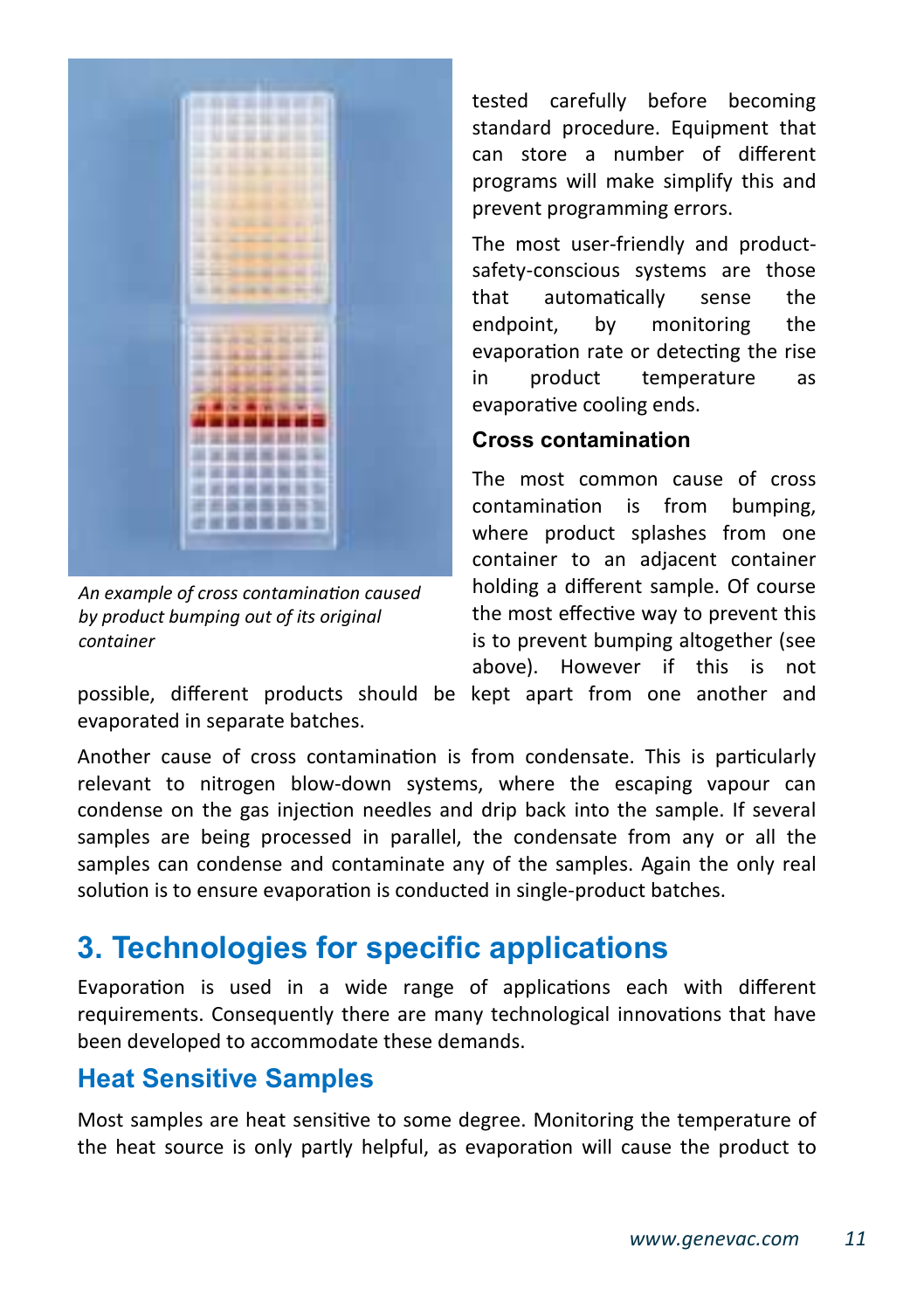cool. The end of evaporation is therefore particularly critical, as this cooling effect ceases and the temperature will simply increase.

There are a number of temperature monitoring technologies available. Many systems monitor the temperature of the sample holder, but again this measurement on its own should be used with caution. Probes can be used to directly measure the temperature at any point in any sample container, allowing for real-time feedback and accurate temperature control. Temperature setpoints can be determined based on the solvents involved or on the specific requirements of an analyte. This can be used to determine the end of evaporation either manually or automatically.

In automated systems, monitoring the heatflow combined with temperature control can be used to complete the entire evaporation process or to progress to the next step, for example evaporation of a different solvent, or a lyophilisation step.

#### **Solvent Mixtures**

Solvent mixtures are particularly prone to bumping. "Bumping" is simply boiling in an uncontrolled manner and by controlling the pressure (vacuum) combined with high centrifugal forces bumping can be eliminated. For solvent mixtures evaporation usually involves a multi-step process, where pressures are optimised to evaporate off the solvents in order of volatility. The more sophisticated evaporators can automate this process: by monitoring the heatflow each stage of evaporation can be precisely detected and the system will move on to the next stage.

Volatile solvents will boil off first and collect in the condenser but if they remain in the condenser and are present when higher boiling point solvents are evaporated, the condensed volatiles will



*Solvent mixtures must be evaporated off in order of volatility* 

boil out of the condenser and may well "spoil" the vacuum. Vacuum spoiling affects final dryness of the samples, considerably lengthens run times and in the very worst cases, the ability to evaporate higher boiling point solvents at all. It also reduces the lifetime of the pump. Auto draining condensers can avoid the effect of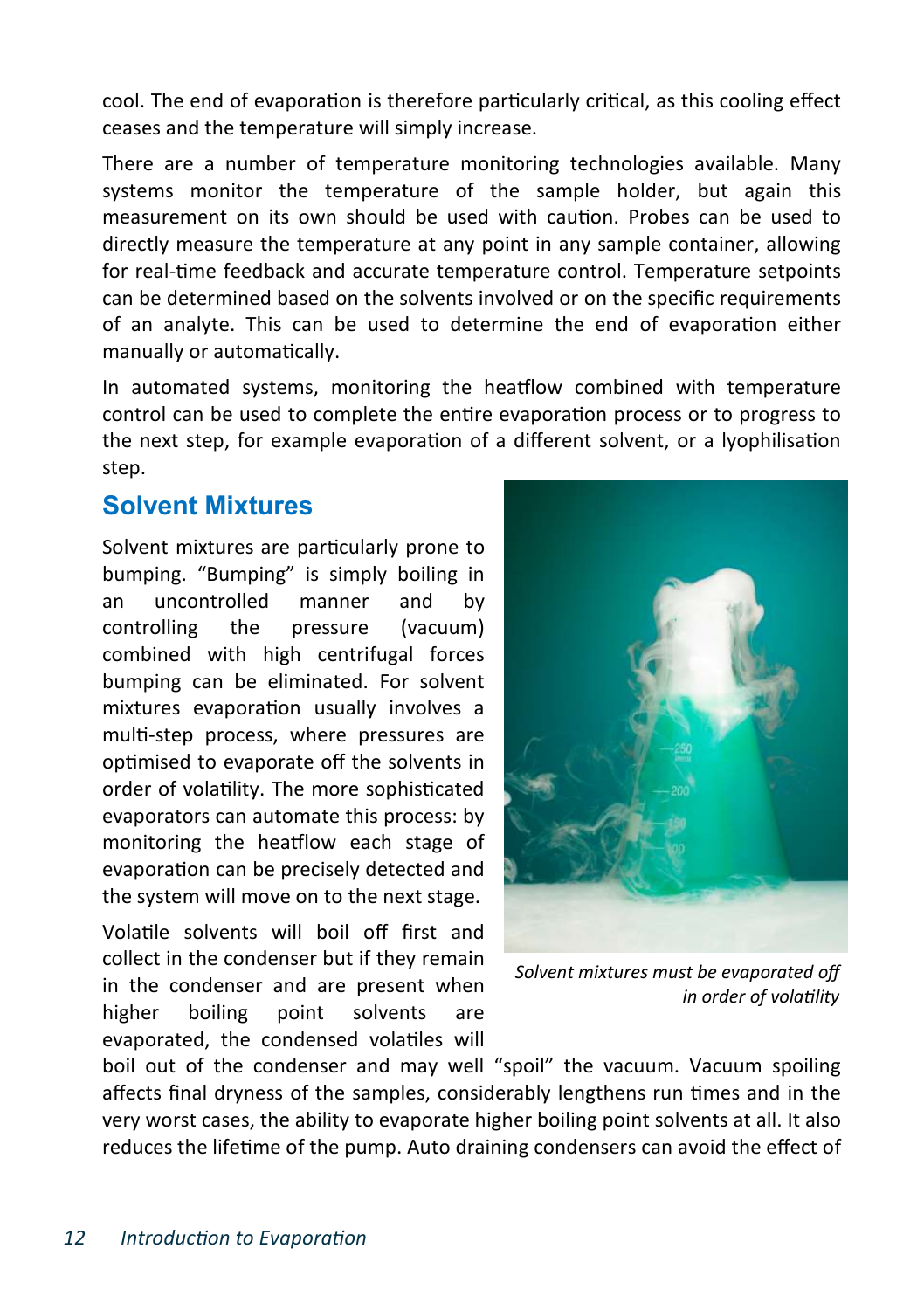vacuum spoiling with the added bonus that volatile solvents can be collected and safely disposed of, reducing VOC emissions.

A key component of the driving force for efficient evaporation is the trapping power of the condenser which is ultimately more important than the ability to achieve low temperatures. The temperature of the condenser must be low enough to capture the vapour quickly and efficiently, but not so low that condensing power is much reduced.

## **High Boiling Point Solvents (eg; DMSO, NMP)**

For solvents with high boiling points, simply raising the temperature is not an option as it would damage the sample. In order to lower the solvent boiling point, a higher vacuum (lower pressure) is required. For samples with a boiling point of 165°C or more, a pump is required which can achieve a final pressure of 0.5 mbar or less. Oil free scroll pumps are particularly effective for the highest boiling point solvents.

### **Low Auto-Ignition Solvents (eg: Di-Ethyl Ether, Pentane)**

Some solvents have a low auto-ignition point which can be extremely hazardous when mixed with air combined with the heating aspect of evaporation. In these instances the air in the evaporator must be replaced with an inert gas such as nitrogen or argon before the process starts. A good gas purge system should also fill the sample chamber with inert gas at the end of the process, keeping sensitive samples which may also be prone to air oxidation under a gas blanket until an operator can safely remove them.

#### **Volatile Compounds**

Most samples can become volatile under the right conditions. Generally, the smaller the size of a molecule the easier it is to volatilise, and this is especially true for organic molecules. However, when a sample is of low molecular weight (less than 300) and/or has high volatility  $-$  for example, a straight-chain organic molecule with few side groups – then some sample may also be lost through sublimation during the evaporation process. Good pressure control can prevent this sublimation and it is important to stop the evaporation process as soon as the samples are dry.

#### **Large volumes**

Evaporating large volumes of liquid poses a number of challenges, the most obvious being run times, but also rate of evaporation and condenser performance. When it comes to very large volumes, the size of the centrifuge chamber also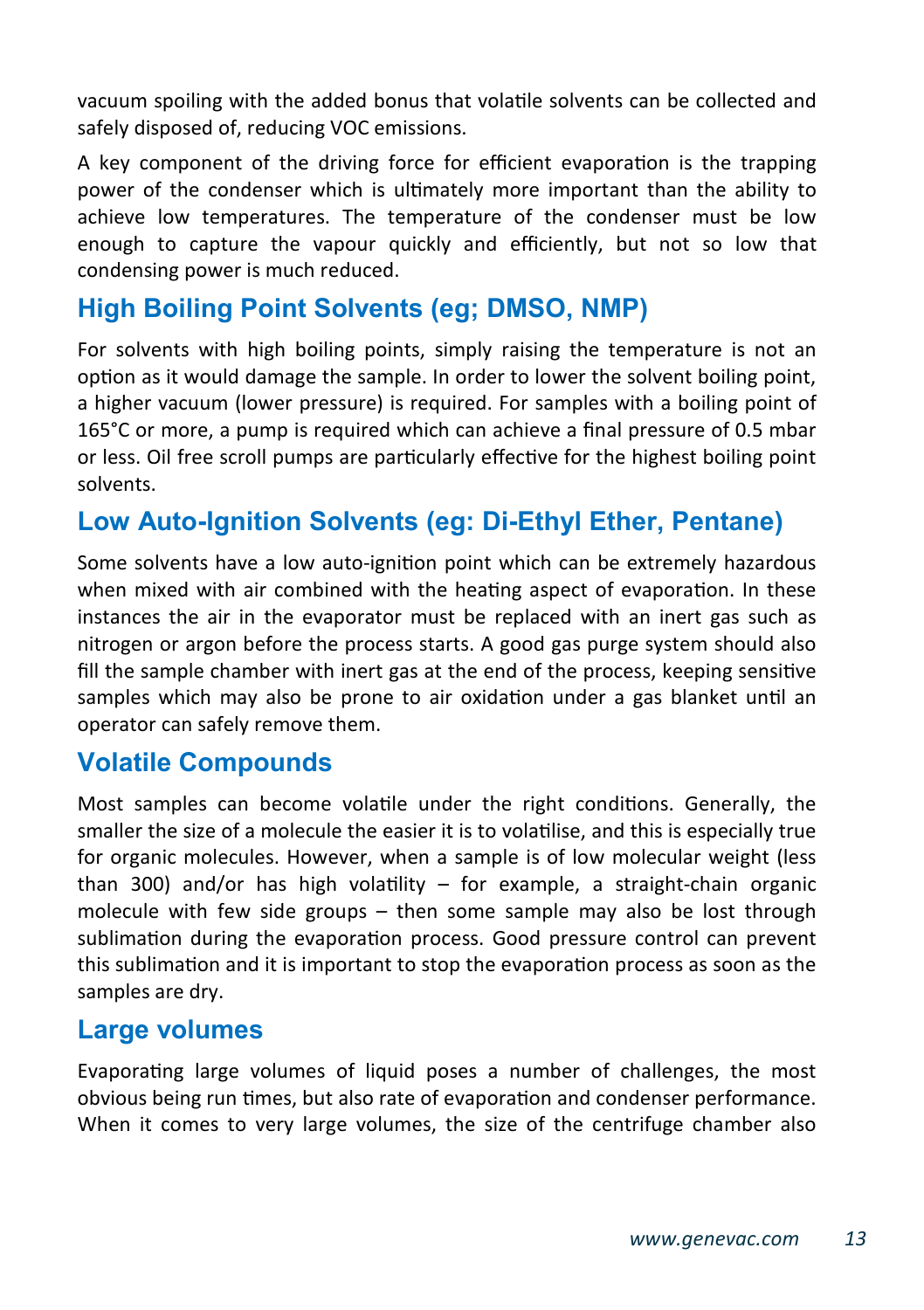becomes a limiting factor as only containers below a certain size may physically fit. Systems which can automatically draw solvent into the vessel from an external source combined with an auto draining condenser can handle much larger volumes by concentrating the product down in stages. In this way, typical volumes of 5-100 litres can be easily evaporated in a continuous process.

The buildup of large amounts of solvent in the condenser can cause it to function increasingly inefficiently and eventually "overload". This causes the solvent to bypass the condenser, spoiling the vacuum in the vessel and potentially damaging the vacuum pump. It is possible to simply buy ever bigger condensers, but a simpler solution is a system that can automatically defrost and drain. The latest systems can pause the evaporation process to automatically defrost and resume once the condenser has drained. Either process is automated by the evaporator control system to ensure perfect timing.

The method of heating also becomes critical as it is much harder to uniformly heat larger volumes. Heat lamps are a common heat source, and in large-volume systems high power infrared lamps are common, but these are relatively inefficient and therefore result in slower evaporation rates and usually have little or no temperature control. However the most advanced systems use steam, water is boiled at a low pressure and therefore a safe low temperature. The evaporation of the solvent causes the sample to cool sufficiently so that the steam condenses on the outer surface of the container. This condensation releases maximum energy into the sample far more efficiently than a radiating heat source, ensuring much faster evaporation.

#### **Sample Concentration**

In sample concentration, the starting volume may often be relatively large. The size of the container is therefore important: a small container will not accommodate the large starting volume required, but a large container is not always suitable for very small final amounts. Final analyte quantities may also be extremely small and avoiding losses incurred while manually transferring between containers is particularly important in avoiding poor recoveries.

Specialized concentration accessories are available to meet this requirement. They can hold much larger volumes of solvent than normal, typically up to 500mls, but allow concentration directly into a vial of choice, thus improving recoveries and avoiding manual transfer.

## **Corrosive solvents (eg; TFA, HCl, HNO3)**

Many solvents are corrosive to equipment components, especially anything in rubber, plastic or stainless steel. Evaporating these types of solvent in any non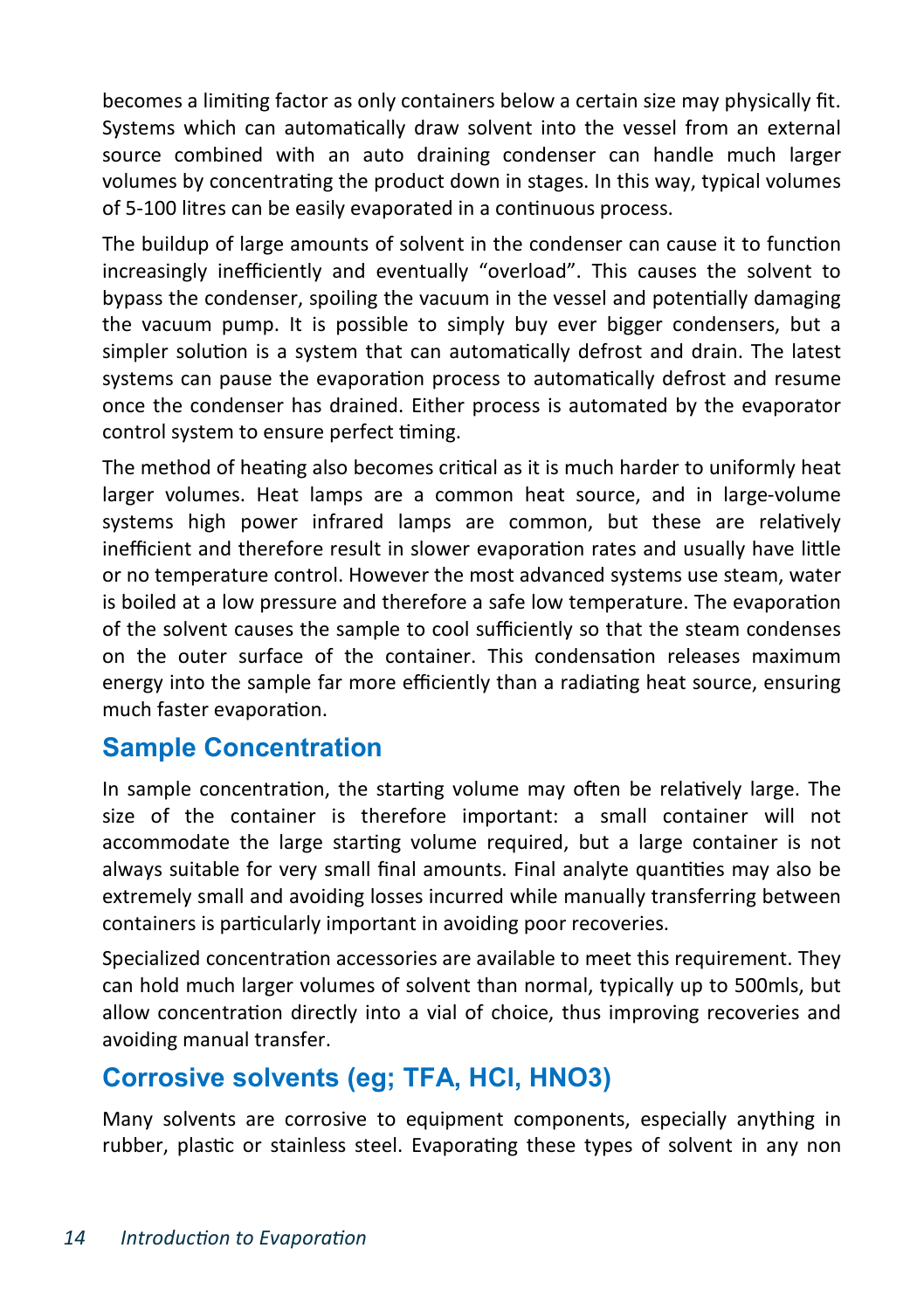acid resistant system will cause it to eventually fail, usually irreparably. To prevent damage, susceptible parts must be made in toughened or inert alternatives.

Resistance to TFA (trifluoroacetic acid) is quite common, but systems are available that can also handle even harsher acids such as hydrochloric acid (HCl) and HNO3 (nitric acid). As the equipment needs to be specially manufactured this capability is usually specified from the beginning as it cannot be retrofitted later.

Many systems that claim to be HCl resistant offer only a slight improvement over standard systems. If you are sourcing an evaporator for work with HCl, ask suppliers for a trial first to establish whether the system will really stand up to the demands.

If external vacuum pumps or cold traps are in use, their tolerance to the solvents should also be established.



*Systems are available that are designed to withstand solvents such as HCl and TFA* 

## **Lyophilisation**

Centrifugal evaporation to dryness traditionally results in a thin film. In some instances this is not always the best result. When working with preparative HPLC solvents, a fully dried compound can sometimes be hard to achieve due to interactions within the sample, occasionally resulting in the formation of a gum or oil which is difficult to reconstitute or remove from the container. A hybrid lyophilisation process can provide a solution to this problem by producing a diffuse dry powder which is easier to redissolve or weigh out. In order to lyophilise in an evaporator, a low temperature condenser and a pump which can achieve full vacuum is required. Generally the volatile component of an organic solvent/water mixture is first removed and the remaining sample is then frozen by carefully controlling the pressure and the condenser emptied before the lyophilisation stage begins.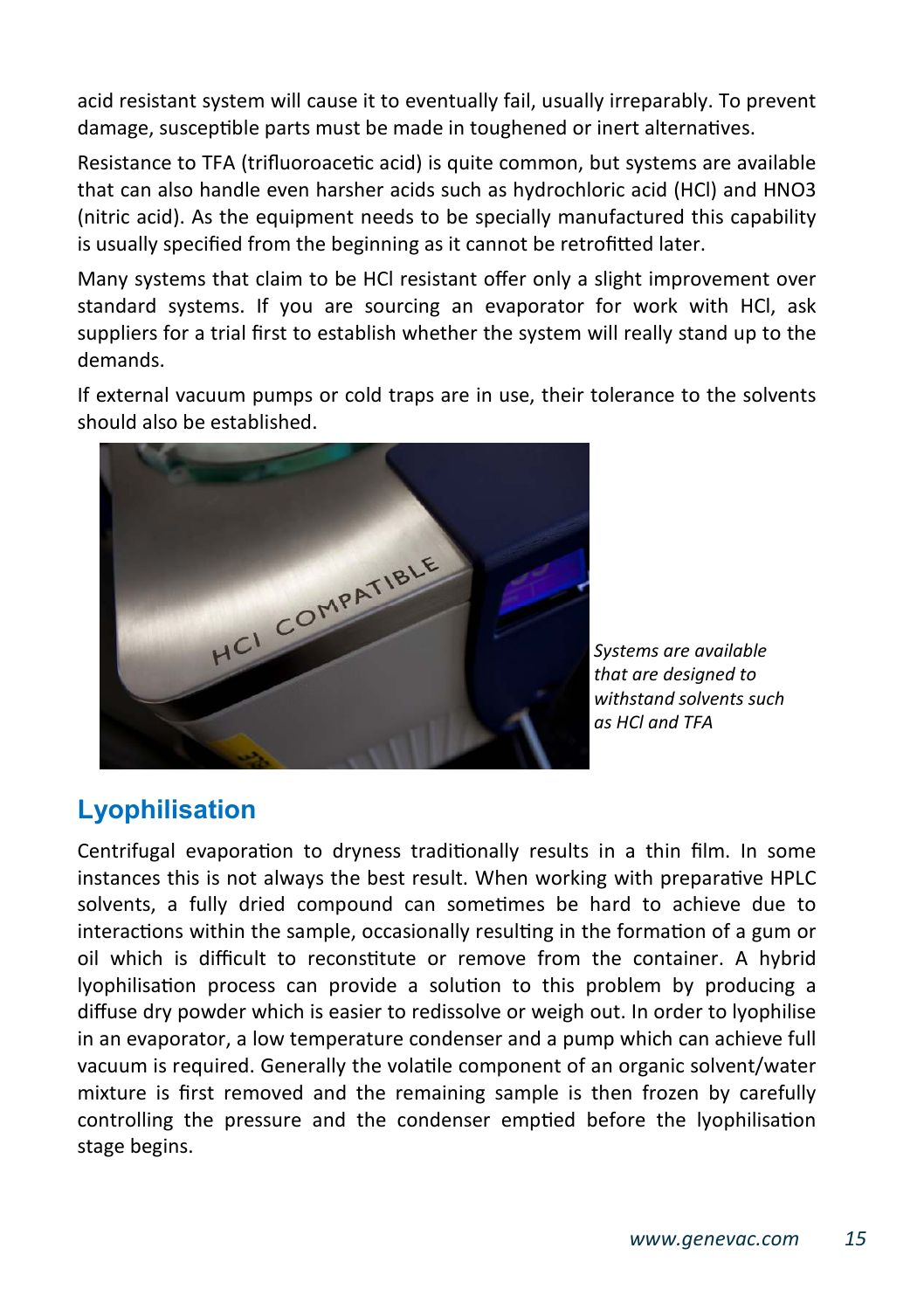*A hybrid evaporation* / *lvophilisation process can produce a dry powder* 



The temperature and pressure settings will be different for true freeze drying to those used in hybrid lyophilisation as the sample needs to remain frozen and sublimation requires a higher vacuum than evaporation. Systems are available that can fully automate this process by selecting the correct process settings for the solvents involved.

## **Crystallography**

Evaporative crystallisation studies for polymorph screening can take a long time, and may be difficult to conduct. Specialised toolkits are now available to enable evaporative crystallisation studies to be carried out in a controlled, repeatable manner. These toolkits enable a wide range of solvents to be evaporated at the same time and at the same slow rate: therefore DCM and Toluene (for example) can be placed in the same system and evaporated such that both solvents dry at the same rate. The evaporation time for each solvent can be precisely controlled to deliver polymorphs of a compound in a controlled and reproducible way.

## **Summary**

Today a wide range of evaporation and concentration systems are available to accommodate the diversity of applications and samples requiring solvent removal. The correct choice of vacuum pump and cold trap is critical to ensuring optimum evaporation and concentration performance. Pumps with appropriate vacuum level and having high flow rates are recommended, but it is how the vacuum pressure is controlled and optimised for different solvents or solvent mixtures which marks out the boundaries for evaporation. Technology currently exists to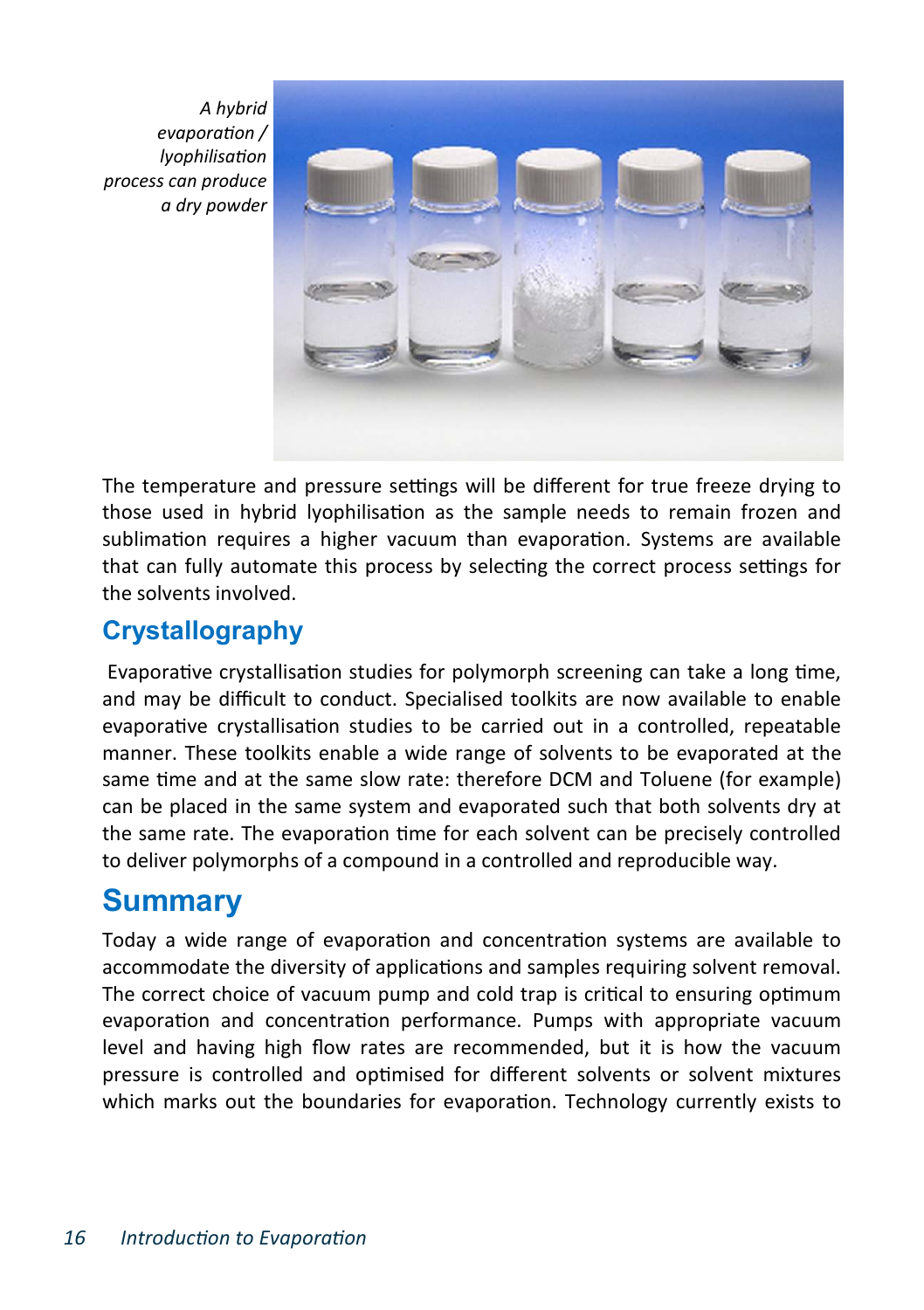

*Different crystal polymorphs can be created in a controlled, repeatable manner* 

ensure that sample integrity is maintained at all times so that samples are not lost, overheated or cross contaminated giving confidence to the operator.

Highly efficient cold traps are now available that not only speed concentration and drying rates, but by automatically defrosting and draining recover solvents in liquid form thereby reducing environmental impact and eliminating time lost to defrosting procedures.

## **More Information**

Do you have more questions? Genevac have been dedicated to the science of evaporation since 1990. For more information visit: www.genevac.com

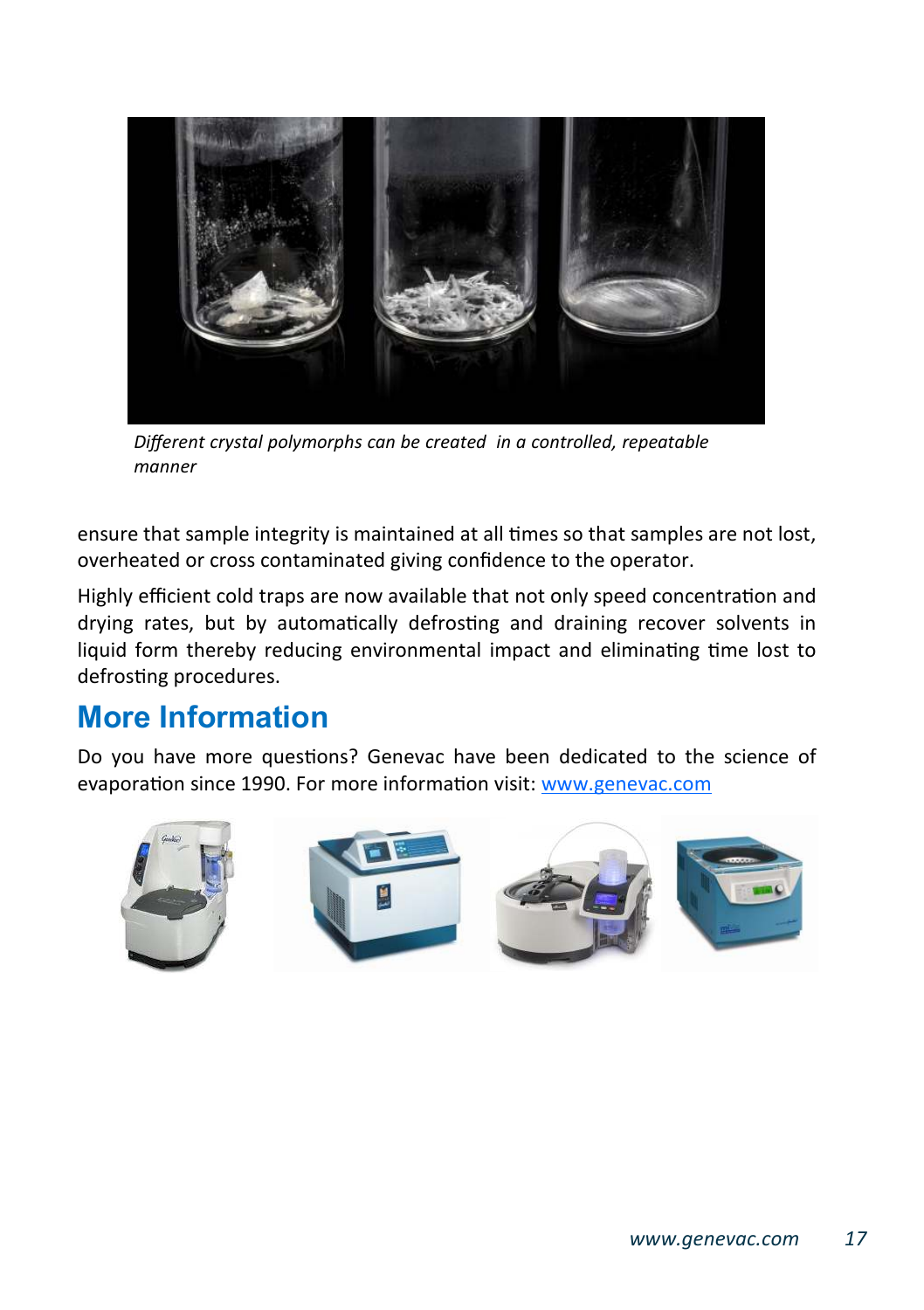## **Genevac Products**

#### **EZ-2 Personal Centrifugal Evaporators**

The EZ-2 is a compact sample concentrator which combines great performance, ease of use and compatibility with all commonly used solvents and acids. In addition to accommodating many more samples, it can operate entirely unattended. For extra peace of mind with thermally sensitive samples, the EZ-2

temperature control and Auto Stop systems protect your samples during operation. There is no need for special training  $-$  just load, set and walk away.

#### **HT Series High Throughput Evaporators**

HT series evaporators are ideal for parallel evaporation bottlenecks in high throughput and production laboratories, having high performance and high sample capacities. The multi-layer rotor ensures efficient use of valuable laboratory bench space as well as high performance and high throughput evaporation.

Evaporation times do not vary across the HT range, the same overall evaporation time is required to dry a full load of samples in an HT-4X as is required in an HT-8 or HT-12.

#### **Rocket Synergy High Speed Centrifugal Evaporators**

Rocket technology enables the rapid evaporation of larger volumes of solvent in parallel and batch processing up to 100 litres—all without supervision. The system controls the whole process, temperature, duration, prevention of bumping and foaming, and stopping the method at the correct point, be that concentrated or fully dry.

#### **miVac Sample Concentrators**

miVac is a range of centrifugal vacuum concentrators capable of removing water and organic solvents from a variety of sample formats including tubes, microplates, and vials. Builtin methods optimise the concentration of water and water mixtures, while a range of accessories improve performance and reduce time even further







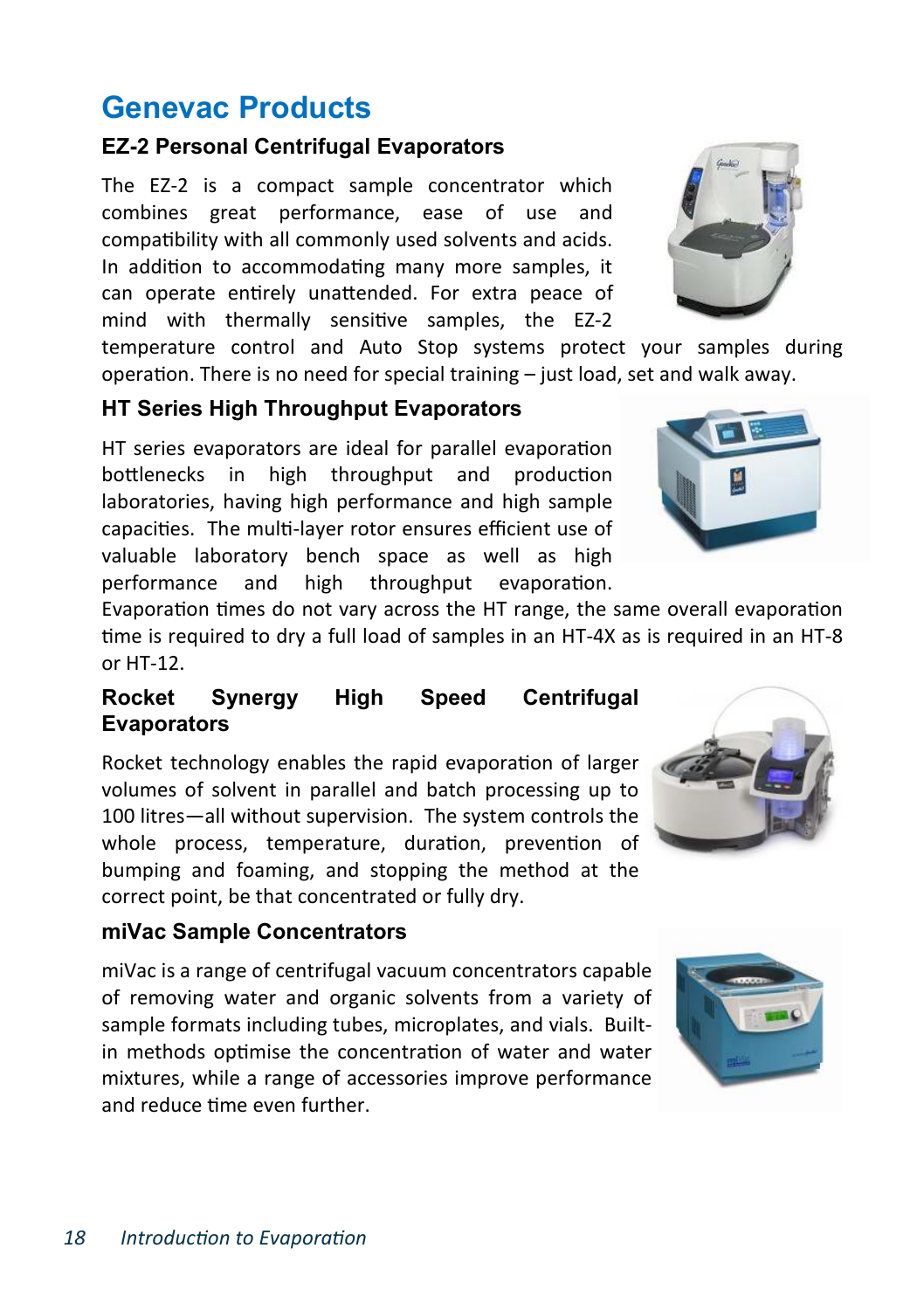#### **Sample Holders**

The correct sample holders should be used for each container. This ensures

- Better heat transfer to the product, which means faster evaporation
- Less container breakage-less product waste
- Smooth operation of evaporator

Genevac manufactures a range of sample holders from high grade



aluminium to very precise specifications. Aluminium is an ideal material for high thermal conductivity and low weight. The precision manufacture is important to maximise heat transfer and to minimise container breakages.

Standard aluminium sample holders are hard anodised for protection against all normal organic solvents including TFA, HCl and thionyl chloride.\*

Sample holders are available for a wide range of bottles, tubes, flasks and vials. New holders can also be designed if required.

#### **Dry Large Volumes Directly into Vials**

**SampleGenie***®* enables large volumes to be dried or concentrated directly into a small vial, in one simple step.

SampleGenie comprises a large flask to which the vial is joined via an inert seal. Standard flasks, suitable for a range of vials, can be filled up to 250ml, while the GC autosampling version can be filled up to 400ml. The Standard SampleGenie can accept vials up to 70mm in height and 28mm diameter.

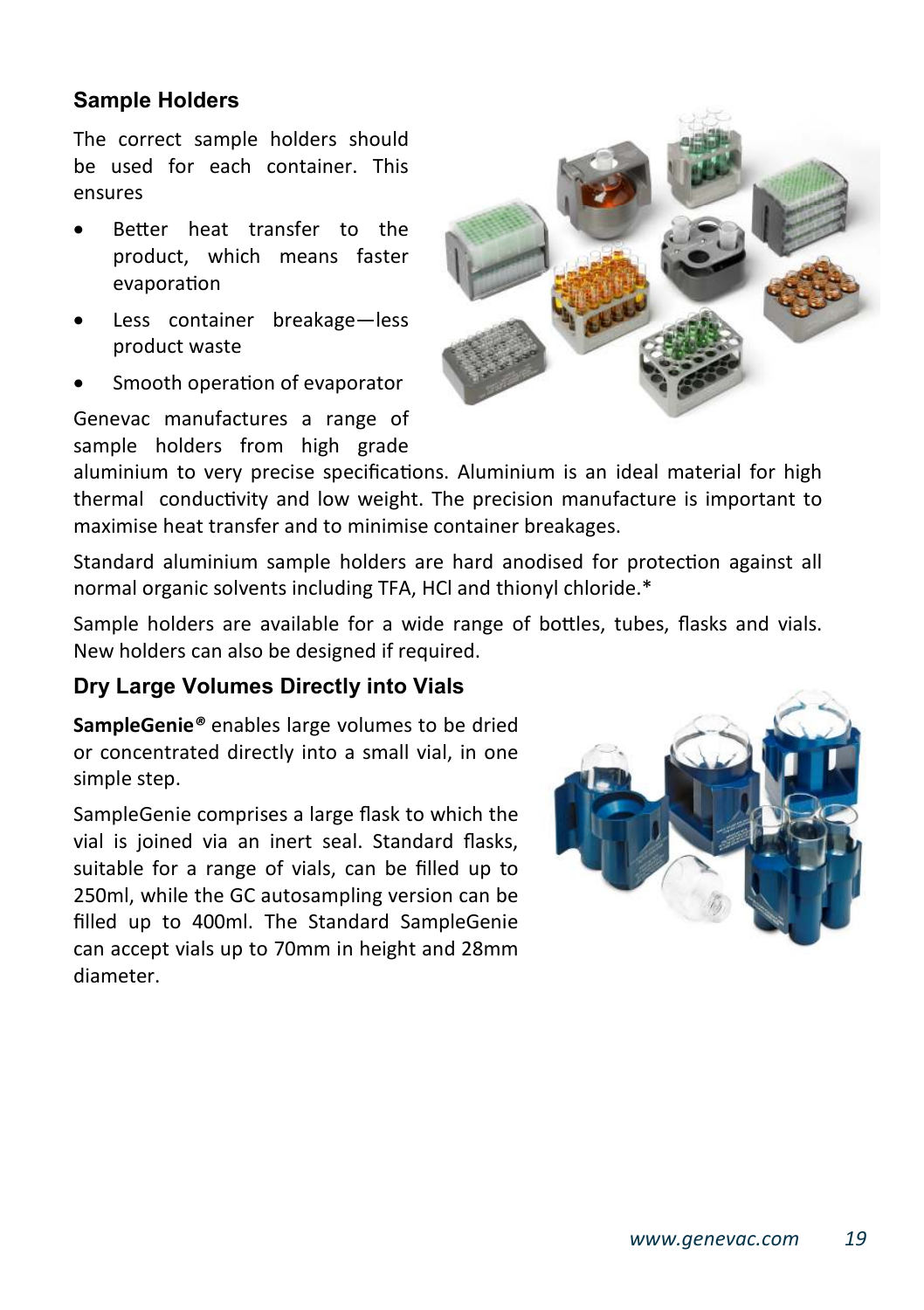## **About Genevac**

Genevac's high performance centrifugal solvent evaporator systems are designed for use in chemistry, biology and analytical science applications and are in use in laboratories worldwide.

#### **Why Genevac?**

Genevac endeavours to provide the highest quality products, service and support. This is achieved through a unique range of innovative, high performance products and a commitment to customer satisfaction.

Genevac's continuous programme of collaborative research has led to the development of many unique features which are designed to ensure optimum evaporation conditions and sample integrity.

#### **Sample Protection**

SampleGuard and SampleShield temperature control are found on HT High Throughput systems and EZ-2 personal evaporator series. These technologies monitor and control the maximum temperature of the samples to protect them from any possibility of overheating when evaporation is complete. The unique Dri-Pure system prevents solvent bumping and consequent loss of product or crosscontamination.

#### **High Speed Evaporation**

CoolHeat technology dries samples rapidly while the high speed vapour pumping mechanism maintains low sample temperatures during evaporation.

The revolutionary SpeedTrap cold trap provides high performance solvent trapping and is incredibly simple to use.

Patented Rocket Technology, used in the Rocket series evaporators, enables very fast evaporation with the highest levels of safety for both user and sample.

#### **HCl resistance**

Genevac evaporators are robust systems designed to be resistant to the most common solvents and acids used within the chemistry laboratory, including TFA, DCM (methylene chloride), and DMSO.

For more information visit www.genevac.com